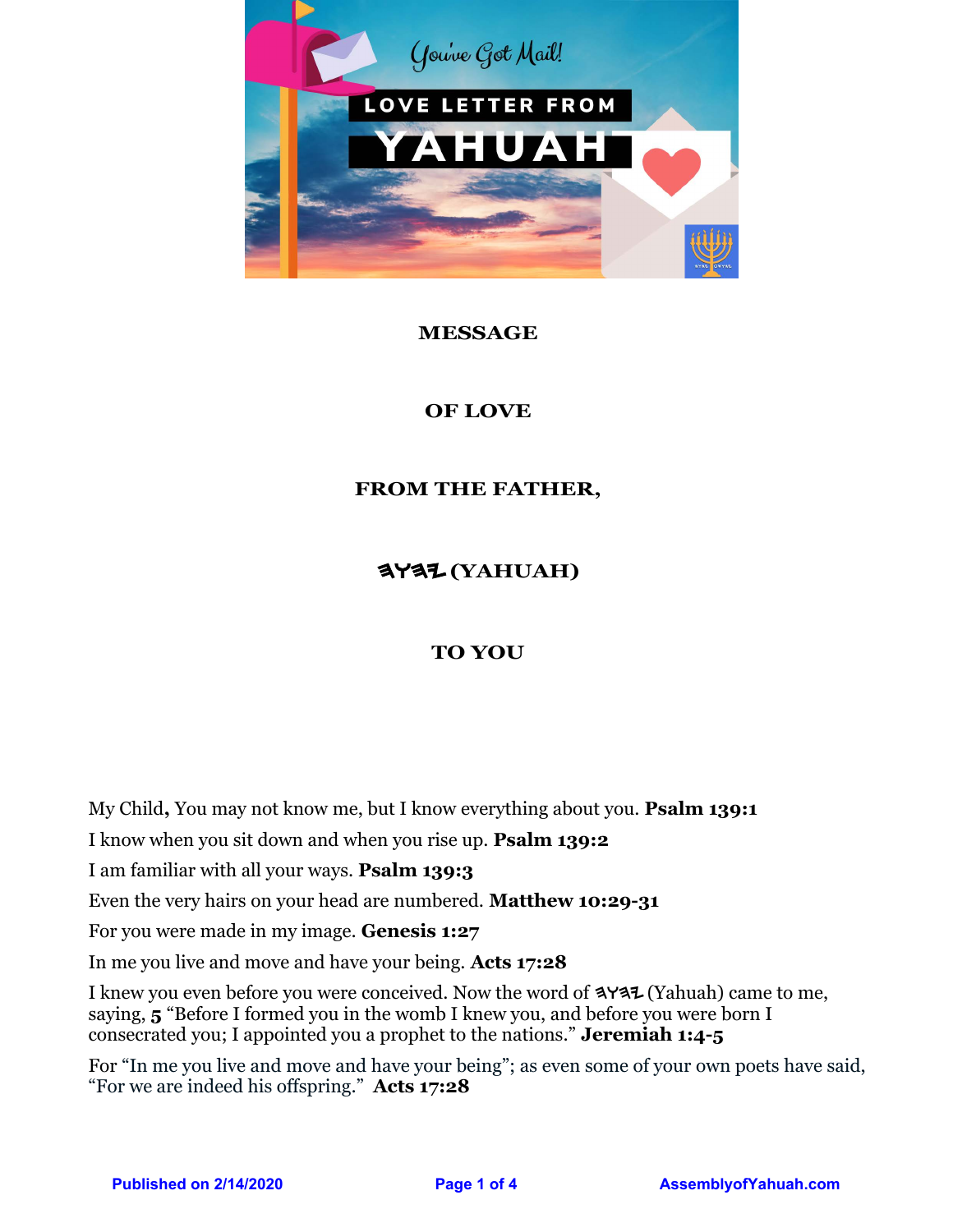I chose you when I planned creation. In me you have obtained an inheritance, having been predestined according to the purpose of him who works all things according to the counsel of his will, **12** so that we who were the first (1st) to hope in Mashiach (Messiah) might be to the Hallu (praise) of his esteem (glory). **Ephesians 1:11-12**

You were not a mistake, for all your days are written in my book. My frame was not hidden from you, when I was being made in secret, intricately woven in the depths of the earth. **16** Your eyes saw my unformed substance; in your book were written, every one (1) of them. The days that were formed for me, when as yet there was none of them. **Psalm 139:15-16**

I determined the exact time of your birth and where you would live. **Acts 17:26**

You are fearfully and wonderfully made. **Psalm 139:14**

I knit you together in your mother's womb. **Psalm 139:13**

And brought you forth on the day you were born. **Psalm 71:6**

I have been misrepresented by those who don't know me. **John 8:41-44**

I am not distant and angry, but I am the complete expression of Love (Aahbah). So we have come to know and to believe the love (Aahbah) that  $\blacktriangleleft$ YAZ (Yahuah) has for you.  $\blacktriangleleft$ YAZ (Yahuah) is love (Aahbah), and whoever abides in love (Aahbah) abides in me  $\blacktriangle$ (Yahuah), and I  $\exists Y \exists \mathcal{I}$  (Yahuah) abides in him. **1 John 4:16** 

Behold what manner of love (Aahbah) I have given you, that you should be called children of hwhy (Yahuah). Simply because you are my child and I am your Father. **1 John 3:1** 

I offer you more than your earthly father ever could. **Matthew 7:11**

For I am the perfect father. **Matthew 5:48**

Every good gift that you receive comes from my hand. **James 1:17**

For I am your Yireh (provider) and I meet all your needs. Therefore do not be anxious, saying, 'What shall we eat?' or 'What shall we drink?' or 'What shall we wear?' **32** For the Gentiles seek after all these things, and your heavenly Father knows that you need them all. **33** But seek first ( $1<sup>st</sup>$ ) the kingdom of  $\blacktriangleleft$   $\blacktriangleright$  (Yahuah) and my righteousness, and all these things will be added to you. **Matthew 6:31-3** 

For I know the plans I have for you, declares  $\exists Y \exists \mathcal{I}$  (Yahuah), plans for Shalum (Peace) and not adversity, to give you a future filled with hope. **Jeremiah 29:11**

Because I Love (Aahbah) you with an everlasting Love (Aahbah).  $\blacktriangleleft$  Y $\blacktriangleleft\uparrow$  (Yahuah) appeared to him from far away. I have loved you with an everlasting love (Aahbah); therefore I have continued my faithfulness to you. **Jeremiah 31:3**

My thoughts toward you are countless as the sand on the seashore. How precious to me are your thoughts, O **3Y37** (Yahuah)! How vast is the sum of them! **18** If I would count them, they are more than the sand. I awake, and I am still with you. **Psalm 139:17-18**

And I rejoice over you with singing.  $\blacktriangle$  Yaz (Yahuah) your Aluhym (God) is in your midst, a mighty one (1) who will save; I will rejoice over you with gladness;I will quiet you by my love (Aahbah); I will exult over you with loud singing. **Zephaniah 3:17**

I will never stop doing good to you. I will make with you an everlasting covenant, that I will not turn away from doing good to you. And I will put the fear of me in your hearts, that you may not turn from me. **Jeremiah 32:40**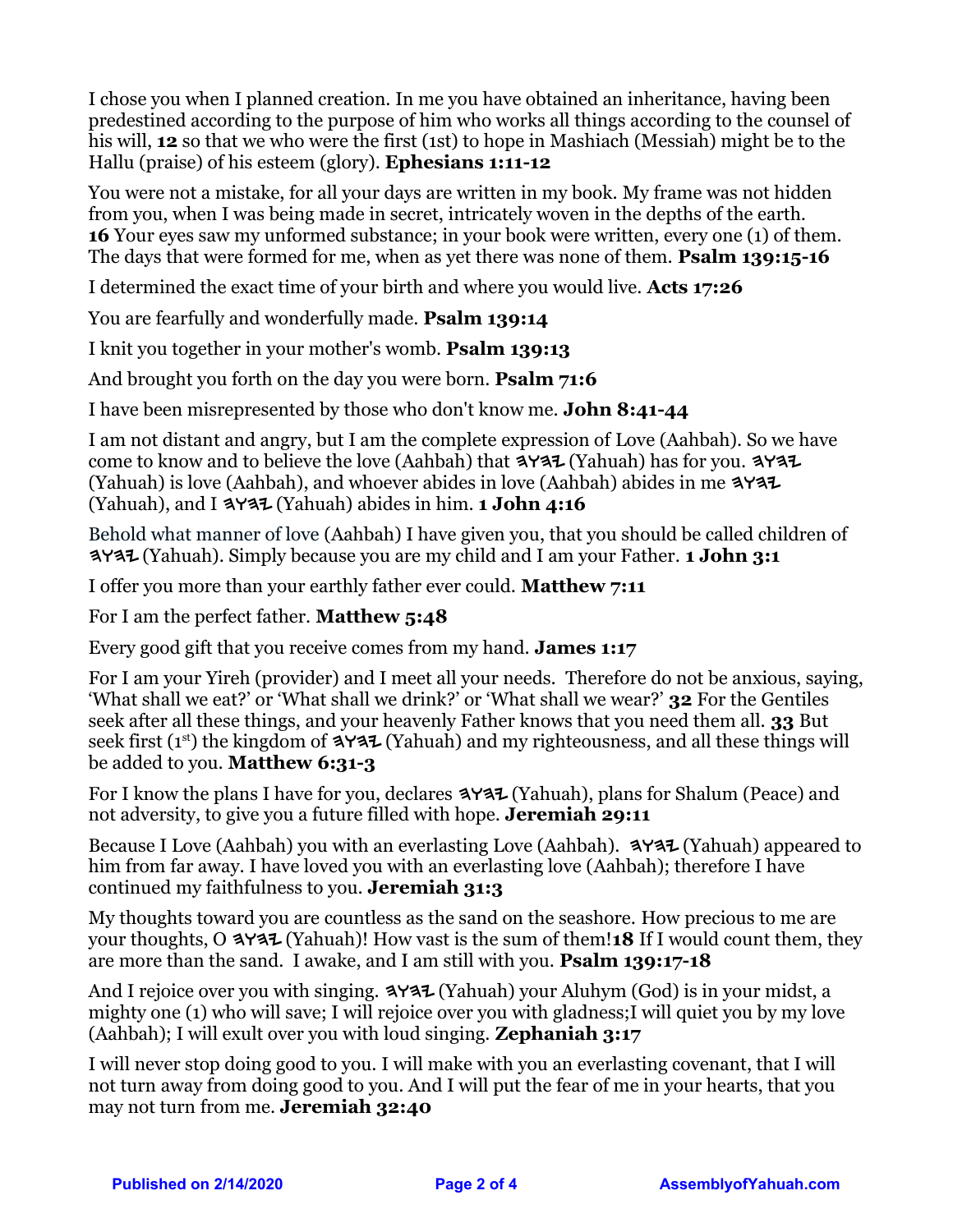Now therefore, if you will indeed obey my voice and keep my covenant, you shall be my treasured possession among all peoples, for all the earth is mine; **Exodus 19:5**

I will rejoice in doing you good, and I will plant you in this land in faithfulness, with all my heart and all my soul. **Jeremiah 32:41**

And I want to show you great and marvelous things. Call to me and I will answer you, and will tell you great and hidden things that you have not known. **Jeremiah 33:3**

If you seek me with all your heart, you will find me. But from there you will seek  $\blacktriangleleft$ (Yahuah) your Aluhym and you will find me, if you search after me with all your heart and with all your soul. **Deuteronomy 4:29**

Delight yourself in me (3Y37 (Yahuah), and I will give you the desires of your heart. **Psalm 37:4**

For it is I,  $\blacktriangle$   $\blacktriangle$  (Yahuah) who works in you, both to will and to work for my good pleasure. **Philippians 2:13**

I am able to do far more abundantly than all that you ask or think, according to the power at work within you . **Ephesians 3:20**

For I am your greatest encourager. Now may your Adon (Lord/Master)  $\text{OWY3L}$  (Yahusha) HaMashiach himself, and  $\angle 4$  (Yahuah) your Father, who loved us and gave us eternal comfort and good hope through unmerited favor (grace), **17** comfort your hearts and establish them in every good work and word. **2 Thessalonians 2:16-17**

I am also the Father who comforts you in all your troubles. Baruk (Blessed) be the Aluhym and Father of our Adon (Lord) OWYAZ (Yahusha) HaMashiach, the Father of mercies and Aluhym of all comfort, 4 who comforts us in all our affliction, so that we may be able to comfort those who are in any affliction, with the comfort with which we ourselves are comforted by  $\triangleleft$ Y<sub>3</sub><sup>1</sup> (Yahuah). **2 Corinthians 1:3-4** 

When you are brokenhearted, I am close to you.  $\blacktriangleleft Y \blacktriangleleft Z$  (Yahuah) is near to the brokenhearted and saves the crushed in ruch (spirit). **Psalm 34:18**

As a shepherd carries a lamb, I have carried you close to my heart. He will tend his flock like a shepherd; he will gather the lambs in his arms; he will carry them in his bosom, and gently lead those that are with young. **Isaiah 40:11**

I am your Father  $\blacktriangleleft Y \blacktriangleleft \mathcal{I}$  (Yahuah), and I Love (Aahbah) you even as I Love (Aahbah) my Son,  $\alpha$  (Yahusha). I am in you and you are in me. May you experience such perfect unity that the world will know that you sent me and that you Love (Aahbah) them as much as you Love (Ahabah) me. **John 17:23**

For in [cwhy (Yahusha), my Love (Aahbah) for you is revealed. I made known to them your Name (3737 (Yahuah), and I will continue to make it known, that the Love (Aahbah) with which you have loved me may be in them, and I in them." **John 17:26**

[cwhy (Yahusha) is the exact representation of my being. **Hebrews 1:3**

[cwhy (Yahusha) came to demonstrate that I am for you, not against you. **Romans 8:31**

 $\alpha$  (Yahusha) died so that you and I could be reconciled. All this is from  $\alpha$   $\alpha$ . (Yahuah), who through Mashiach (Messiah) reconciled us to himself and gave us the ministry of reconciliation; **19** that is, in Mashiach (Messiah) **3737** (Yahuah) was reconciling the world to himself, not counting their trespasses against them, and entrusting to us the message of reconciliation. **2 Corinthians 5:18-19**